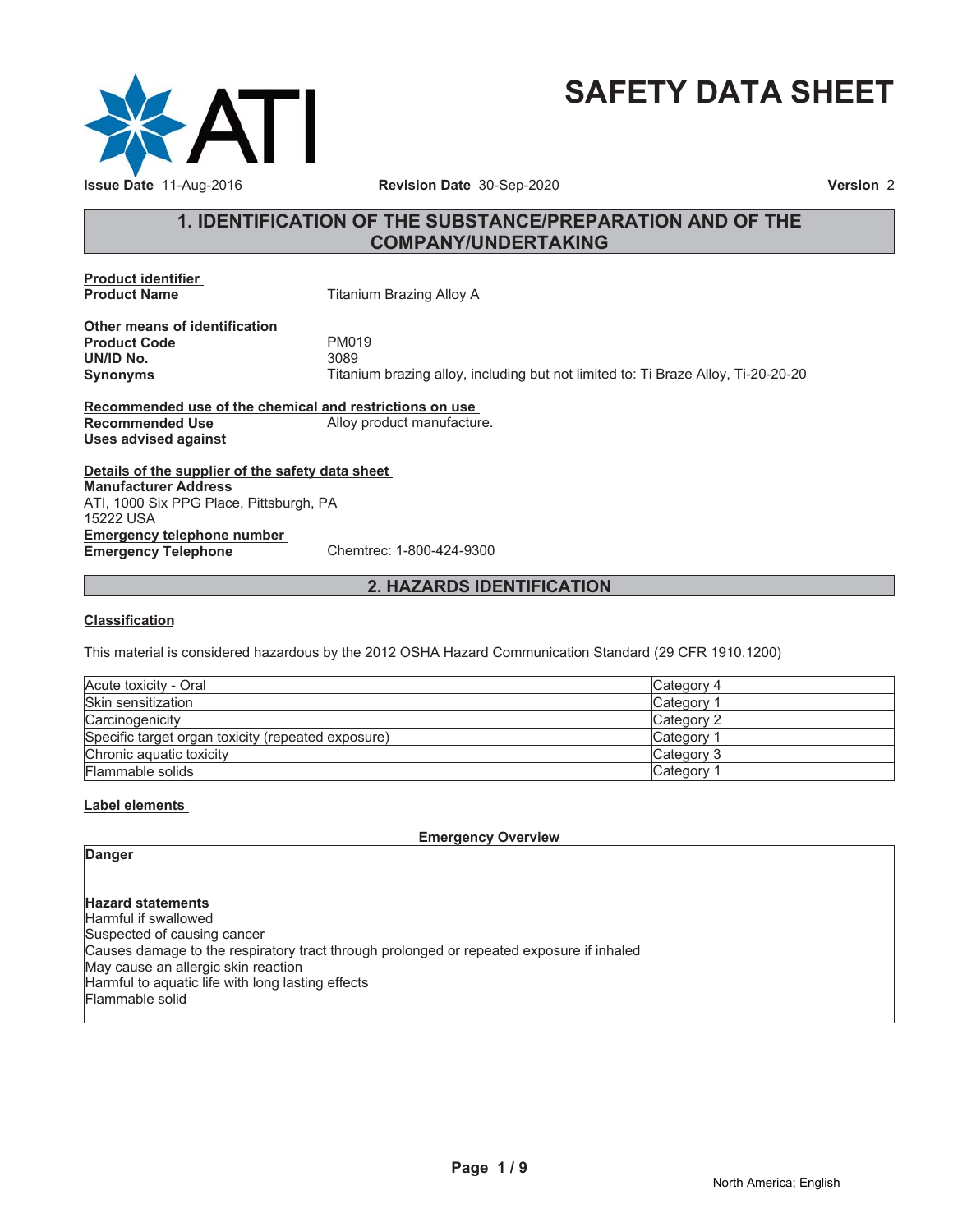

#### **Precautionary Statements - Prevention**

Do not handle until all safety precautions have been read and understood Use personal protective equipment as required Wear protective gloves/protective clothing/eye protection Keep away from heat/sparks/open flames/hot surfaces. - No smoking Ground/bond container and receiving equipment If dust clouds can occur, use explosion-proof electrical/ ventilating/lighting/equipment Wash hands thoroughly after handling Do not eat, drink or smoke when using this product Avoid breathing dust/fume Avoid release to the environment

# **Precautionary Statements - Response**

Wash contaminated clothing before reuse If skin irritation or rash occurs: Get medical advice/attention IF SWALLOWED: Call a POISON CENTER or doctor/physician if you feel unwell IF INHALED: If breathing is difficult, remove victim to fresh air and keep at rest in a position comfortable for breathing IF ON SKIN: Wash with plenty of soap and water In case of fire: Use salt (NaCl) for extinction.

#### **Precautionary Statements - Disposal**

Dispose of contents/container to an approved waste disposal plant

# **Hazards not otherwise classified (HNOC)**

Not applicable

# **Other Information**

When product is subjected to welding, burning, melting, sawing, brazing, grinding, buffing, polishing, or other similar heat-generating processes, the following potentially hazardous airborne particles and/or fumes may be generated: Titanium dioxide an IARC Group 2B carcinogen. Zinc, copper, magnesium, or cadmium fumes may cause metal fume fever.

# **3. COMPOSITION/INFORMATION ON INGREDIENTS**

**Synonyms** Titanium brazing alloy, including but not limited to: Ti Braze Alloy, Ti-20-20-20.

| <b>Chemical Name</b> | <b>CAS No.</b> | Weight-%  |
|----------------------|----------------|-----------|
| <b>Titanium</b>      | 7440-32-6      | $60 - 90$ |
| Nickel               | 7440-02-0      | $0 - 25$  |
| Copper               | 7440-50-8      | $0 - 20$  |
| Zirconium            | 7440-67-7      | $0 - 20$  |

# **4. FIRST AID MEASURES**

.

#### **First aid measures**

**Eye contact** In the case of particles coming in contact with eyes during processing, treat as with any foreign object.

**Skin Contact** Wash off immediately with soap and plenty of water. In the case of skin allergic reactions see a physician.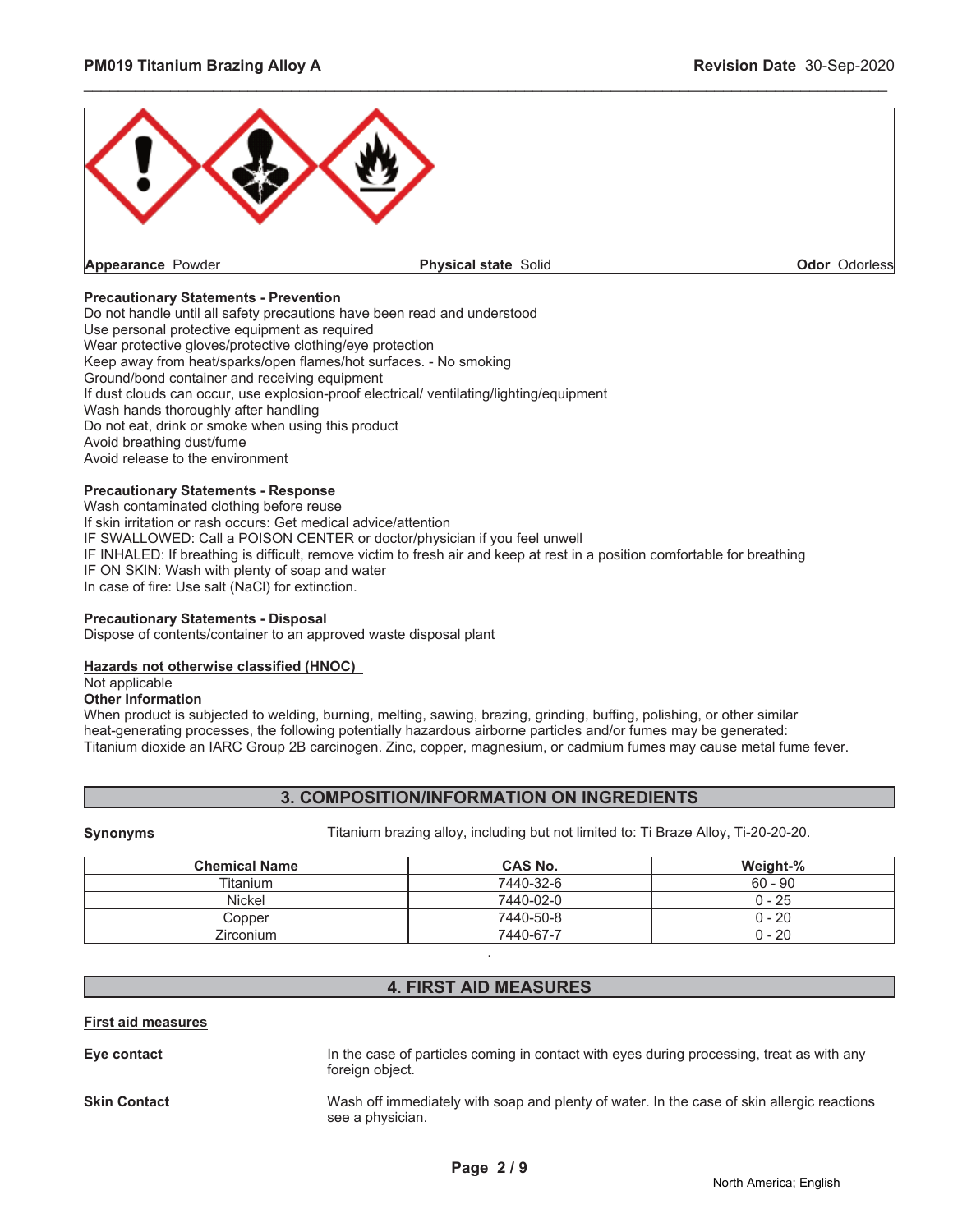| <b>5. FIRE-FIGHTING MEASURES</b>                                           |                                                                                                                                                        |  |  |
|----------------------------------------------------------------------------|--------------------------------------------------------------------------------------------------------------------------------------------------------|--|--|
| Note to physicians<br>Treat symptomatically.                               |                                                                                                                                                        |  |  |
| Indication of any immediate medical attention and special treatment needed |                                                                                                                                                        |  |  |
| <b>Symptoms</b>                                                            | May cause allergic skin reaction. May cause acute gastrointestinal effects if swallowed.                                                               |  |  |
| Most important symptoms and effects, both acute and delayed                |                                                                                                                                                        |  |  |
| Ingestion                                                                  | IF SWALLOWED: Call a POISON CENTER or doctor/physician if you feel unwell.                                                                             |  |  |
| <b>Inhalation</b>                                                          | If excessive amounts of smoke, fume, or particulate are inhaled during processing, remove<br>to fresh air and consult a qualified health professional. |  |  |
|                                                                            |                                                                                                                                                        |  |  |

#### **Suitable extinguishing media**

Isolate large fires and allow to burn out. Smother small fires with salt (NaCl).

**Unsuitable extinguishing media** Do not spray water on burning metal as an explosion may occur. This explosive characteristic is caused by the hydrogen and steam generated by the reaction of water with the burning material.

#### **Specific hazards arising from the chemical**

Intense heat. Very fine, high surface area material resulting from processing this product may ignite spontaneously at room temperature. WARNING: Fine particles of this product may form combustible dust-air mixtures. Keep particles away from all ignition sources including heat, sparks, and flame. Prevent dust accumulations to minimize combustible dust hazard.

**Hazardous combustion products**Titanium dioxide an IARC Group 2B carcinogen. Zinc, copper, magnesium, or cadmium fumes may cause metal fume fever.

#### **Explosion data Sensitivity to Mechanical Impact** None. **Sensitivity to Static Discharge** May be ignited by heat, sparks or flames.

#### **Protective equipment and precautions for firefighters**

Firefighters should wear self-contained breathing apparatus and full firefighting turnout gear.

# **6. ACCIDENTAL RELEASE MEASURES**

**Personal precautions, protective equipment and emergency procedures**

| <b>Personal precautions</b>                          | Use personal protective equipment as required.                                                              |  |  |
|------------------------------------------------------|-------------------------------------------------------------------------------------------------------------|--|--|
| For emergency responders                             | Use personal protective equipment as required. Follow Emergency Response Guidebook,<br>Guide No. 170.       |  |  |
| <b>Environmental precautions</b>                     |                                                                                                             |  |  |
| <b>Environmental precautions</b>                     | Collect spillage to prevent release to the environment.                                                     |  |  |
| Methods and material for containment and cleaning up |                                                                                                             |  |  |
| <b>Methods for containment</b>                       | Prevent further leakage or spillage if safe to do so.                                                       |  |  |
| Methods for cleaning up                              | Sweep or shovel material into dry containers using non-sparking tools. Avoid creating<br>uncontrolled dust. |  |  |

# **7. HANDLING AND STORAGE**

#### **Precautions for safe handling**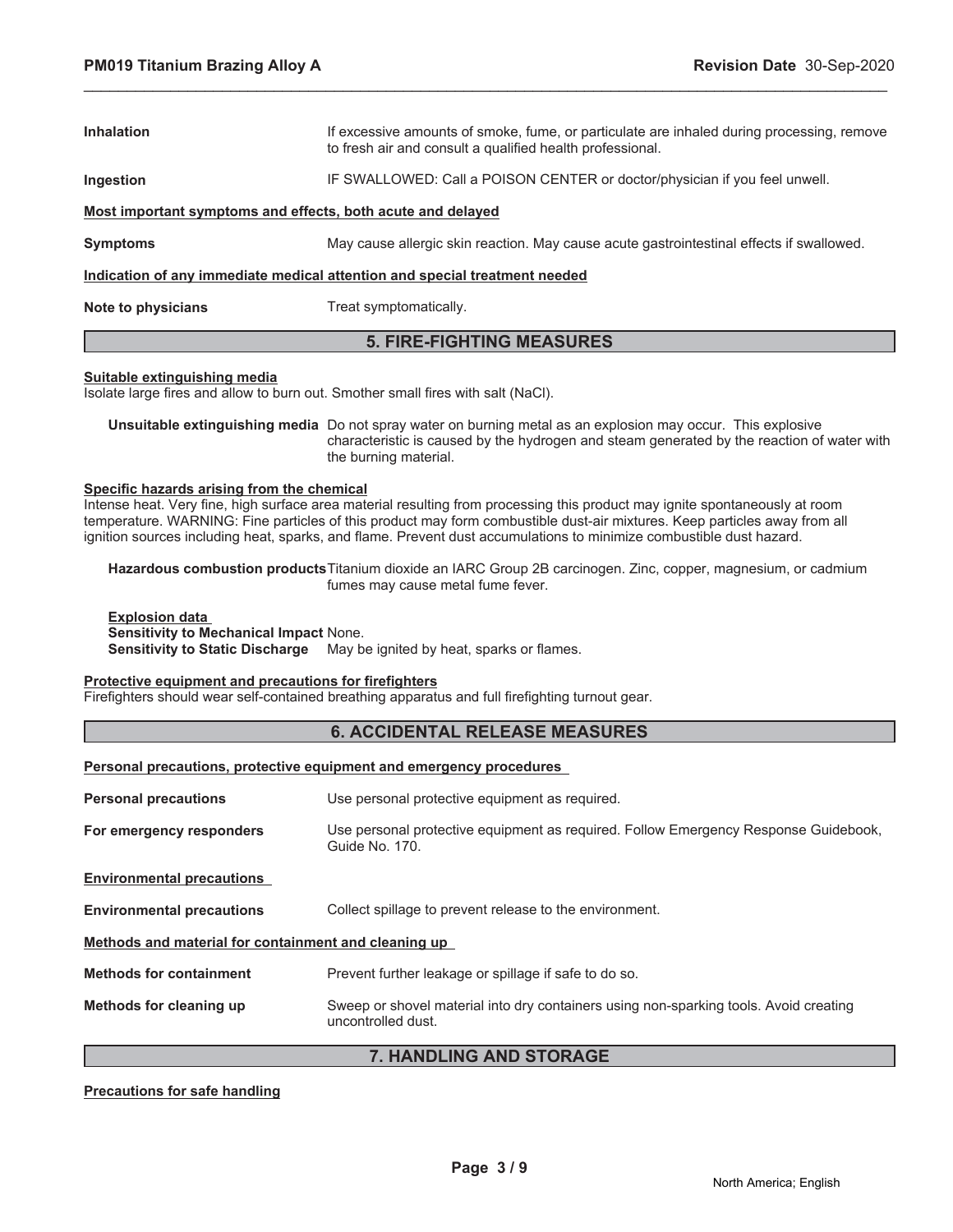| Advice on safe handling                                      | Very fine, high surface area material resulting from grinding, buffing, polishing, or similar<br>processes of this product may ignite spontaneously at room temperature. WARNING: Fine<br>particles of this product may form combustible dust-air mixtures. Keep particles away from<br>all ignition sources including heat, sparks, and flame. Prevent dust accumulations to<br>minimize combustible dust hazard. |
|--------------------------------------------------------------|--------------------------------------------------------------------------------------------------------------------------------------------------------------------------------------------------------------------------------------------------------------------------------------------------------------------------------------------------------------------------------------------------------------------|
| Conditions for safe storage, including any incompatibilities |                                                                                                                                                                                                                                                                                                                                                                                                                    |
| <b>Storage Conditions</b>                                    | Keep away from heat, sparks, flame and other sources of ignition (i.e., pilot lights, electric<br>motors and static electricity). For long-term storage, keep sealed in argon-filled steel drums.                                                                                                                                                                                                                  |
| Incompatible materials                                       | Dissolves in hydrofluoric acid. Ignites in the presence of fluorine. When heated above<br>200°C, reacts exothermically with the following: Chlorine, bromine, halocarbons, carbon                                                                                                                                                                                                                                  |

# **8. EXPOSURE CONTROLS/PERSONAL PROTECTION**

tetrachloride, carbon tetrafluoride, and freon.

#### **Control parameters**

#### **Exposure Guidelines**

| <b>Chemical Name</b> | <b>ACGIH TLV</b>                                           | <b>OSHA PEL</b>                                      |
|----------------------|------------------------------------------------------------|------------------------------------------------------|
| Titanium             |                                                            |                                                      |
| 7440-32-6            |                                                            |                                                      |
| Nickel               | TWA: $1.5 \text{ mg/m}^3$ inhalable fraction               | TWA: 1 $mq/m3$                                       |
| 7440-02-0            |                                                            |                                                      |
| Zirconium            | STEL: 10 mg/m <sup>3</sup> STEL: 10 mg/m <sup>3</sup> Zr   | TWA: 5 mg/m <sup>3</sup> $Zr$                        |
| 7440-67-7            | TWA: 5 mg/m <sup>3</sup> TWA: 5 mg/m <sup>3</sup> Zr       | (vacated) STEL: 10 mg/m <sup>3</sup> (vacated) STEL: |
|                      |                                                            | 10 mg/m $3$ Zr                                       |
| Copper               | TWA: $0.2 \text{ mg/m}^3$ fume TWA: 1 mg/m <sup>3</sup> Cu | TWA: $0.1 \text{ mg/m}^3$ fume                       |
| 7440-50-8            | dust and mist                                              | TWA: 1 $mq/m3$ dust and mist                         |

#### **Appropriate engineering controls**

**Engineering Controls Avoid generation of uncontrolled particles. Individual protection measures, such as personal protective equipment Eye/face protection** When airborne particles may be present, appropriate eye protection is recommended. For example, tight-fitting goggles, foam-lined safety glasses or other protective equipment that shield the eyes from particles. **Skin and body protection** Fire/flame resistant/retardant clothing may be appropriate during hot work with the product. Wear protective gloves. **Respiratory protection** When particulates/fumes/gases are generated and if exposure limits are exceeded or irritation is experienced, proper approved respiratory protection should be worn. Positive-pressure supplied air respirators may be required for high airborne contaminant concentrations. Respiratory protection must be provided in accordance with current local regulations.

**General Hygiene Considerations** Handle in accordance with good industrial hygiene and safety practice.

# **9. PHYSICAL AND CHEMICAL PROPERTIES**

#### **Information on basic physical and chemical properties**

| <b>Physical state</b><br>Appearance<br>Color | Solid<br>Powder<br>Metallic, gray or silver | <b>Odorless</b><br>Odor<br>Not applicable<br>Odor threshold |  |
|----------------------------------------------|---------------------------------------------|-------------------------------------------------------------|--|
| <b>Property</b>                              | Values                                      | Remarks • Method                                            |  |
| pH                                           | $\sim$                                      | Not applicable                                              |  |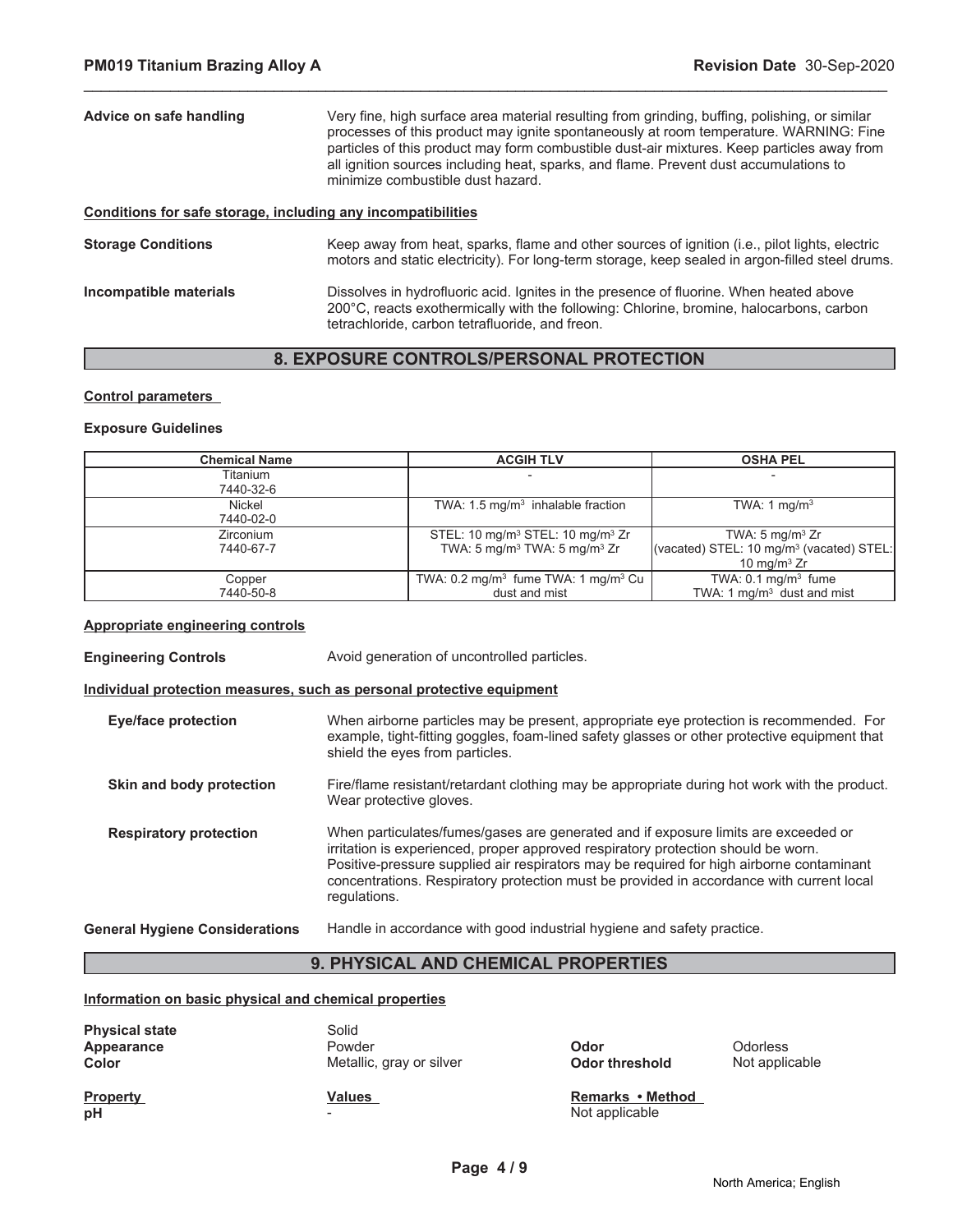| Melting point / freezing point<br>Boiling point / boiling range<br><b>Flash point</b><br><b>Evaporation rate</b><br>Flammability (solid, gas)<br><b>Flammability Limit in Air</b> | 870 °C / 1600 °F | Not applicable<br>Flammable |
|-----------------------------------------------------------------------------------------------------------------------------------------------------------------------------------|------------------|-----------------------------|
| <b>Upper flammability limit:</b>                                                                                                                                                  |                  |                             |
| Lower flammability limit:<br>Vapor pressure                                                                                                                                       |                  | Not applicable              |
| <b>Vapor density</b>                                                                                                                                                              |                  | Not applicable              |
| <b>Specific Gravity</b>                                                                                                                                                           | 6.1              |                             |
| <b>Water solubility</b>                                                                                                                                                           | Insoluble        |                             |
| Solubility in other solvents                                                                                                                                                      |                  |                             |
| <b>Partition coefficient</b>                                                                                                                                                      |                  | Not applicable              |
| <b>Autoignition temperature</b>                                                                                                                                                   |                  | Not applicable              |
| <b>Decomposition temperature</b>                                                                                                                                                  |                  | Not applicable              |
| <b>Kinematic viscosity</b>                                                                                                                                                        |                  | Not applicable              |
| <b>Dynamic viscosity</b>                                                                                                                                                          |                  | Not applicable              |
| <b>Explosive properties</b>                                                                                                                                                       | Not applicable   |                             |
| <b>Oxidizing properties</b>                                                                                                                                                       | Not applicable   |                             |
| <b>Other Information</b>                                                                                                                                                          |                  |                             |
| <b>Softening point</b><br><b>Molecular weight</b><br>VOC Content (%)                                                                                                              | Not applicable   |                             |
| <b>Density</b><br><b>Bulk density</b>                                                                                                                                             |                  |                             |

# **10. STABILITY AND REACTIVITY**

\_\_\_\_\_\_\_\_\_\_\_\_\_\_\_\_\_\_\_\_\_\_\_\_\_\_\_\_\_\_\_\_\_\_\_\_\_\_\_\_\_\_\_\_\_\_\_\_\_\_\_\_\_\_\_\_\_\_\_\_\_\_\_\_\_\_\_\_\_\_\_\_\_\_\_\_\_\_\_\_\_\_\_\_\_\_\_\_\_\_\_\_\_

**Reactivity**

Not applicable

#### **Chemical stability**

Stable under normal conditions.

#### **Possibility of Hazardous Reactions**

None under normal processing.

**Hazardous polymerization** Hazardous polymerization does not occur.

#### **Conditions to avoid**

Dust formation and dust accumulation.

#### **Incompatible materials**

Dissolves in hydrofluoric acid. Ignites in the presence of fluorine. When heated above 200°C, reacts exothermically with the following: Chlorine, bromine, halocarbons, carbon tetrachloride, carbon tetrafluoride, and freon.

#### **Hazardous Decomposition Products**

When product is subjected to welding, burning, melting, sawing, brazing, grinding, buffing, polishing, or other similar heat-generating processes, the following potentially hazardous airborne particles and/or fumes may be generated:: Titanium dioxide an IARC Group 2B carcinogen.

# **11. TOXICOLOGICAL INFORMATION**

**Information on likely routes of exposure**

#### **Product Information**

**Inhalation** Suspected of causing cancer if inhaled. Causes damage to the respiratory tract through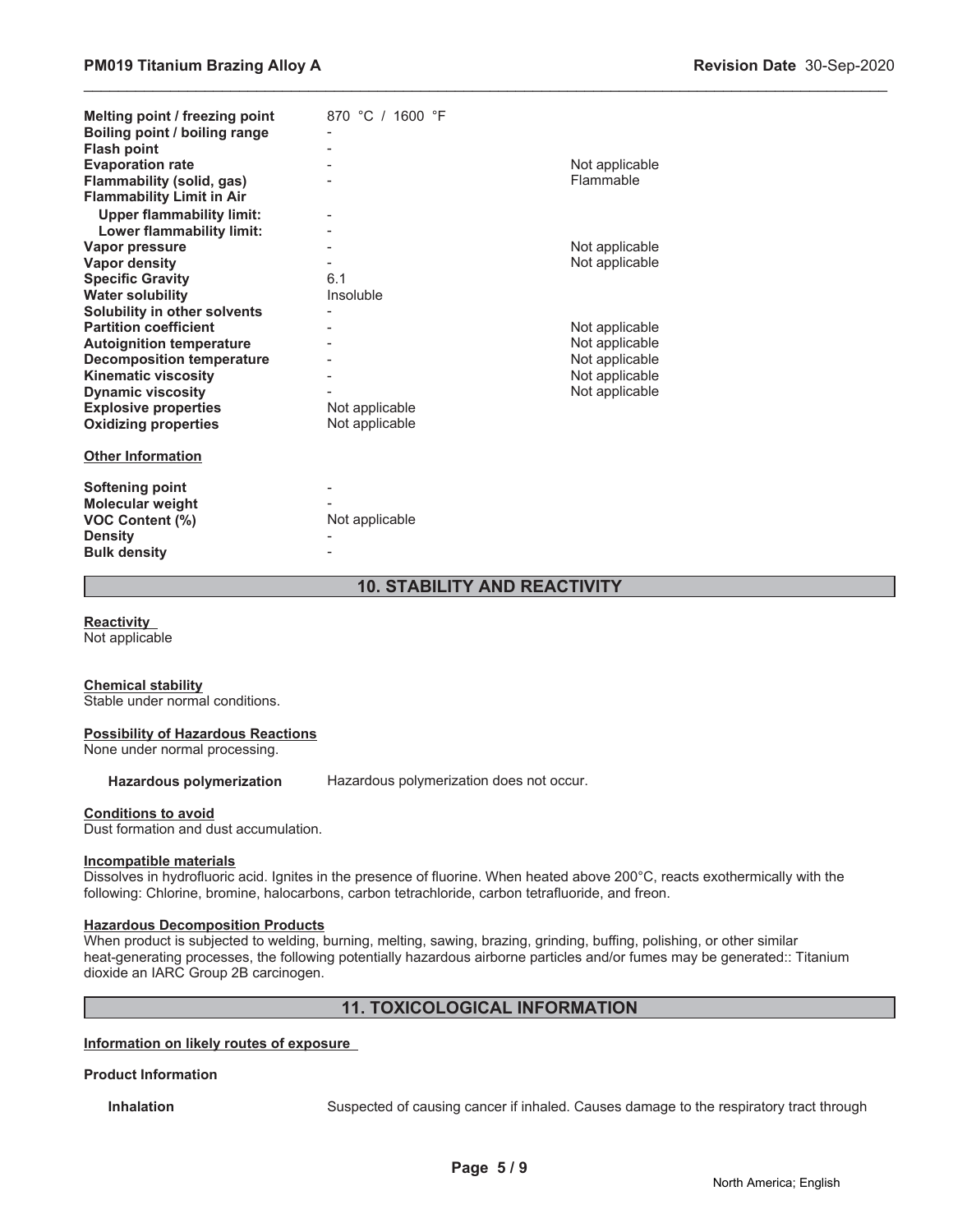|                     | prolonged or repeated exposure if inhaled. |
|---------------------|--------------------------------------------|
| Eye contact         | Product not classified.                    |
| <b>Skin Contact</b> | May cause sensitization by skin contact.   |

**Ingestion Harmful if swallowed.** 

| <b>Chemical Name</b>          | Oral LD50         | <b>Dermal LD50</b> | <b>Inhalation LC50</b> |
|-------------------------------|-------------------|--------------------|------------------------|
| <b>Titanium</b><br>7440-32-6  | $> 5000$ mg/kg bw |                    |                        |
| Nickel<br>7440-02-0           | $> 9000$ mg/kg bw |                    | $> 10.2$ mg/L          |
| <b>Zirconium</b><br>7440-67-7 | $> 5000$ mg/kg bw |                    | $>4.3$ mg/L            |
| Copper<br>7440-50-8           | 481 mg/kg bw      | $>2000$ mg/kg bw   | $>5.11$ mg/L           |

\_\_\_\_\_\_\_\_\_\_\_\_\_\_\_\_\_\_\_\_\_\_\_\_\_\_\_\_\_\_\_\_\_\_\_\_\_\_\_\_\_\_\_\_\_\_\_\_\_\_\_\_\_\_\_\_\_\_\_\_\_\_\_\_\_\_\_\_\_\_\_\_\_\_\_\_\_\_\_\_\_\_\_\_\_\_\_\_\_\_\_\_\_

#### **Information on toxicological effects**

**Symptoms** May cause sensitization by skin contact. May cause acute gastrointestinal effects if swallowed.

#### **Delayed and immediate effects as well as chronic effects from short and long-term exposure**

**Acute toxicity**<br> **Acute toxicity**<br> **Acute is the Skin corrosion/irritation**<br>
Product not classified. **Skin corrosion/irritation**<br>**Serious eve damage/eve irritation** Product not classified. **Serious eye damage/eye irritation<br>Sensitization** Germ cell mutagenicity **Product not classified. Carcinogenicity** May cause cancer by inhalation.

May cause sensitization by skin contact.

| <b>Chemical Name</b> | <b>ACGIH</b> | <b>IADC</b><br>IANU | <b>NTP</b>                            | OCDI<br>JJNA |
|----------------------|--------------|---------------------|---------------------------------------|--------------|
| Nickel               |              | Group               | Known                                 |              |
| 7440-02-0            |              | Group 2B            | asonablv Anticipated<br><b>Reasor</b> |              |

**Reproductive toxicity example 3 Reproductive Product not classified.**<br> **STOT - single exposure** Product not classified. **STOT - single exposure<br>STOT - repeated exposure** Aspiration hazard **Product not classified.** 

Causes disorder and damage to the: Respiratory System.

# **12. ECOLOGICAL INFORMATION**

This product contains a chemical which is listed as a severe marine pollutant according to DOT.

#### **Ecotoxicity**

This product as shipped is classified for aquatic chronic toxicity

| <b>Chemical Name</b> | Algae/aquatic plants      | <b>Fish</b>                                          | <b>Toxicity to</b>           | <b>Crustacea</b>            |
|----------------------|---------------------------|------------------------------------------------------|------------------------------|-----------------------------|
|                      |                           |                                                      | microorganisms               |                             |
| Titanium             | The 72 h EC50 of titanium | The 96 h LC50 of titanium                            | The 3 h EC50 of titanium     | The 48 h EC50 of titanium   |
| 7440-32-6            | dioxide to                | dioxide to Cyprinodon                                | dioxide for activated sludge | dioxide to Daphnia Magna    |
|                      | Pseudokirchnerella        | variegatus was greater than                          | were greater than 1000       | was greater than 1000 mg of |
|                      | subcapitata was 61 mg of  | 10,000 mg of TiO2/L.                                 | $mq/L$ .                     | $TiO2/L$ .                  |
|                      | <b>TiO2/L.</b>            | The 96 h LC50 of titanium                            |                              |                             |
|                      |                           | dioxide to Pimephales                                |                              |                             |
|                      |                           | promelas was greater than                            |                              |                             |
|                      |                           | 1.000 mg of TiO2/L.                                  |                              |                             |
| Nickel               | NOEC/EC10 values range    | The 96h LC50s values range                           | The 30 min EC50 of nickel    | The 48h LC50s values range  |
| 7440-02-0            | from $12.3 \mu g/l$ for   | from 0.4 mg Ni/L for                                 | for activated sludge was 33  | from 0.013 mg Ni/L for      |
|                      |                           | Scenedesmus accuminatus   Pimephales promelas to 320 | mg Ni/L.                     | Ceriodaphnia dubia to 4970  |
|                      | to 425 $\mu$ g/l for      | mg Ni/L for Brachydanio                              |                              | mg Ni/L for Daphnia magna.  |
|                      | Pseudokirchneriella       | rerio.                                               |                              |                             |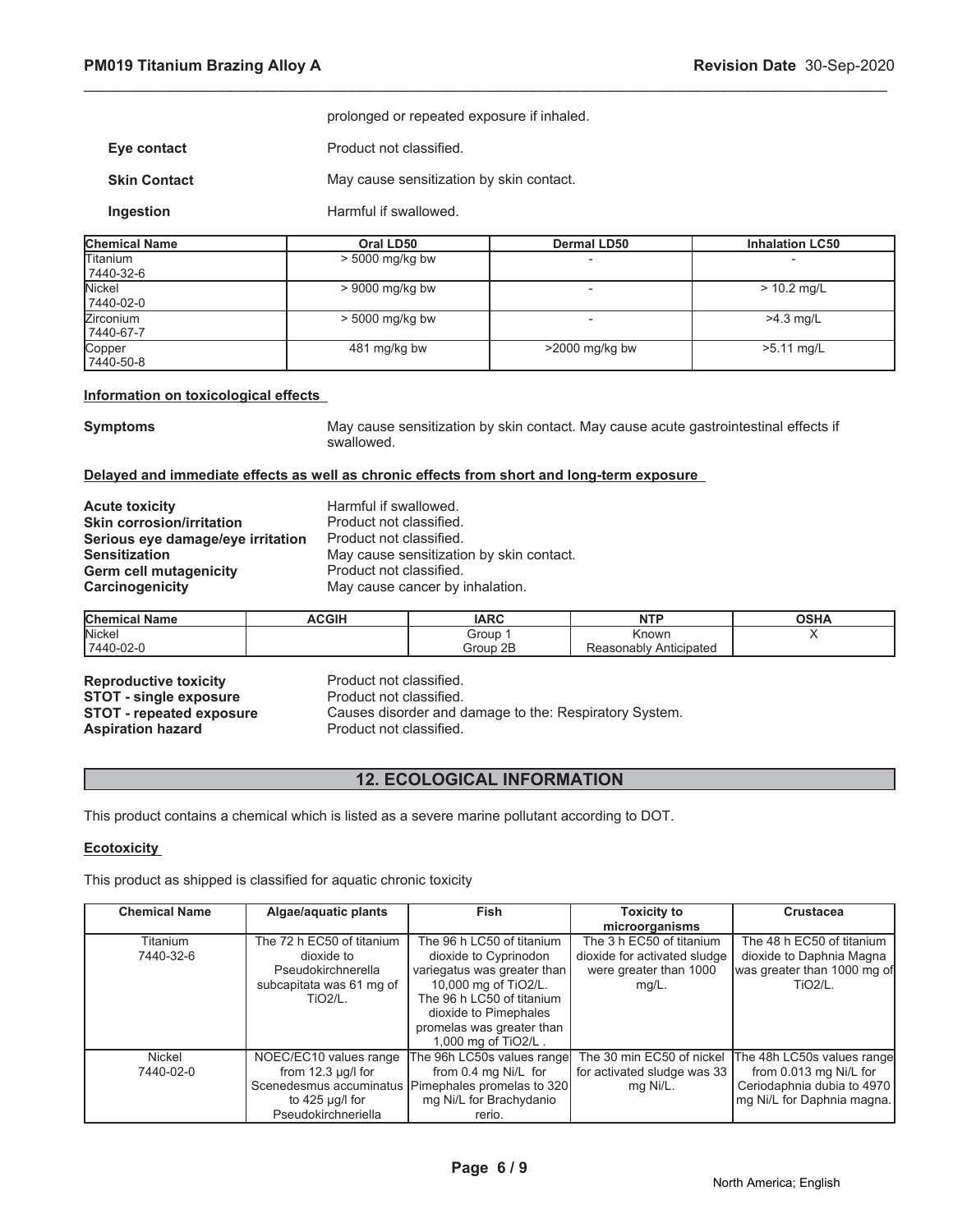|                        | subcapitata.                                                                                                                                                                                                                                                                 |                                                                                                                                          |                                                                                                     |                                                                                                                                                                                                                                                 |
|------------------------|------------------------------------------------------------------------------------------------------------------------------------------------------------------------------------------------------------------------------------------------------------------------------|------------------------------------------------------------------------------------------------------------------------------------------|-----------------------------------------------------------------------------------------------------|-------------------------------------------------------------------------------------------------------------------------------------------------------------------------------------------------------------------------------------------------|
| Zirconium<br>7440-67-7 | The 14 d NOEC of zirconium<br>dichloride oxide to Chlorella<br>vulgaris was greater than<br>102.5 mg of Zr/L.                                                                                                                                                                | The 96 h LL50 of zirconium<br>to Danio rerio was greater<br>than 74.03 mg/L.                                                             |                                                                                                     | The 48 h EC50 of zirconium<br>dioxide to Daphnia magna<br>was greater than 74.03 mg<br>of Zr/L.                                                                                                                                                 |
| Copper<br>7440-50-8    | The 72 h EC50 values of<br>copper chloride to<br>Pseudokirchneriella<br>subcapitata ranged between<br>30 µg/L (pH 7.02, hardness<br>250 mg/L CaCO3, DOC 1.95 increasing from 45 to 255.7<br>mg/L) and 824 $\mu$ g/L (pH<br>6.22, hardness 100 mg/L<br>CaCO3, DOC 15.8 mg/L). | The 96-hr LC50 for<br>Pimephales promelas<br>exposed to Copper sulfate<br>ranged from 256.2 to 38.4<br>ug/L with water hardness<br>mg/L. | The 24 h NOEC of copper<br>chloride for activated sludge<br>ranged from 0.32 to 0.64 mg<br>of Cu/L. | The 48 h LC50 values for<br>Daphnia magna exposed to<br>copper in natural water<br>ranged between 33.8 µg/L<br>(pH 6.1, hardness 12.4 mg/L)<br>CaCO3, DOC 2.34 mg/L)<br>and 792 µg/L (pH 7.35,<br>hardness 139.7 mg/L<br>CaCO3, DOC 22.8 mg/L). |

# **Other adverse effects**

# **13. DISPOSAL CONSIDERATIONS**

| Waste treatment methods |                                                                                                        |
|-------------------------|--------------------------------------------------------------------------------------------------------|
| Disposal of wastes      | Disposal should be in accordance with applicable regional, national and local laws and<br>regulations. |
| Contaminated packaging  | Disposal should be in accordance with applicable regional, national and local laws and<br>regulations. |

This product contains one or more substances that are listed with the State of California as a hazardous waste.

# **14. TRANSPORT INFORMATION**

| <b>DOT</b>                                       | Regulated                                                                                                                                                                                                      |
|--------------------------------------------------|----------------------------------------------------------------------------------------------------------------------------------------------------------------------------------------------------------------|
| UN/ID No.                                        | 3089                                                                                                                                                                                                           |
| Proper shipping name                             | Metal powders, flammable, n.o.s. (Titanium)                                                                                                                                                                    |
| <b>Hazard Class</b>                              | 4.1                                                                                                                                                                                                            |
| <b>Subsidiary class</b>                          | Hazard Class 9, if transported in bulk or by vessel                                                                                                                                                            |
| <b>Packing Group</b>                             | Ш                                                                                                                                                                                                              |
| <b>Reportable Quantity (RQ)</b>                  | "(RQ)", if quantity with particles smaller than 100 micrometers (0.004 inches) in an<br>individual package equals or exceeds the Reportable Quantity (RQ) of 5000 pounds of<br>copper or 100 pounds of nickel. |
| <b>Special Provisions</b>                        | IB8, IP2, IP4, T3, TP33. If Class 9, also 8, 146, 335, A112, B54, B120, IP3, N20, N91, T1                                                                                                                      |
| <b>Marine pollutant</b>                          | This product contains a chemical which is listed as a severe marine pollutant according to<br>DOT.                                                                                                             |
| <b>Description</b>                               | Severe Marine Pollutant: Copper metal powder                                                                                                                                                                   |
| <b>Emergency Response Guide</b><br><b>Number</b> | 170.                                                                                                                                                                                                           |

# **15. REGULATORY INFORMATION**

| <b>International Inventories</b> |          |
|----------------------------------|----------|
| <b>TSCA</b>                      | Complies |
| <b>DSL/NDSL</b>                  | Complies |
| <b>EINECS/ELINCS</b>             | Complies |
| <b>ENCS</b>                      | Complies |
| <b>IECSC</b>                     | Complies |
| <b>KECL</b>                      | Complies |
| <b>PICCS</b>                     | Complies |
| <b>AICS</b>                      | Complies |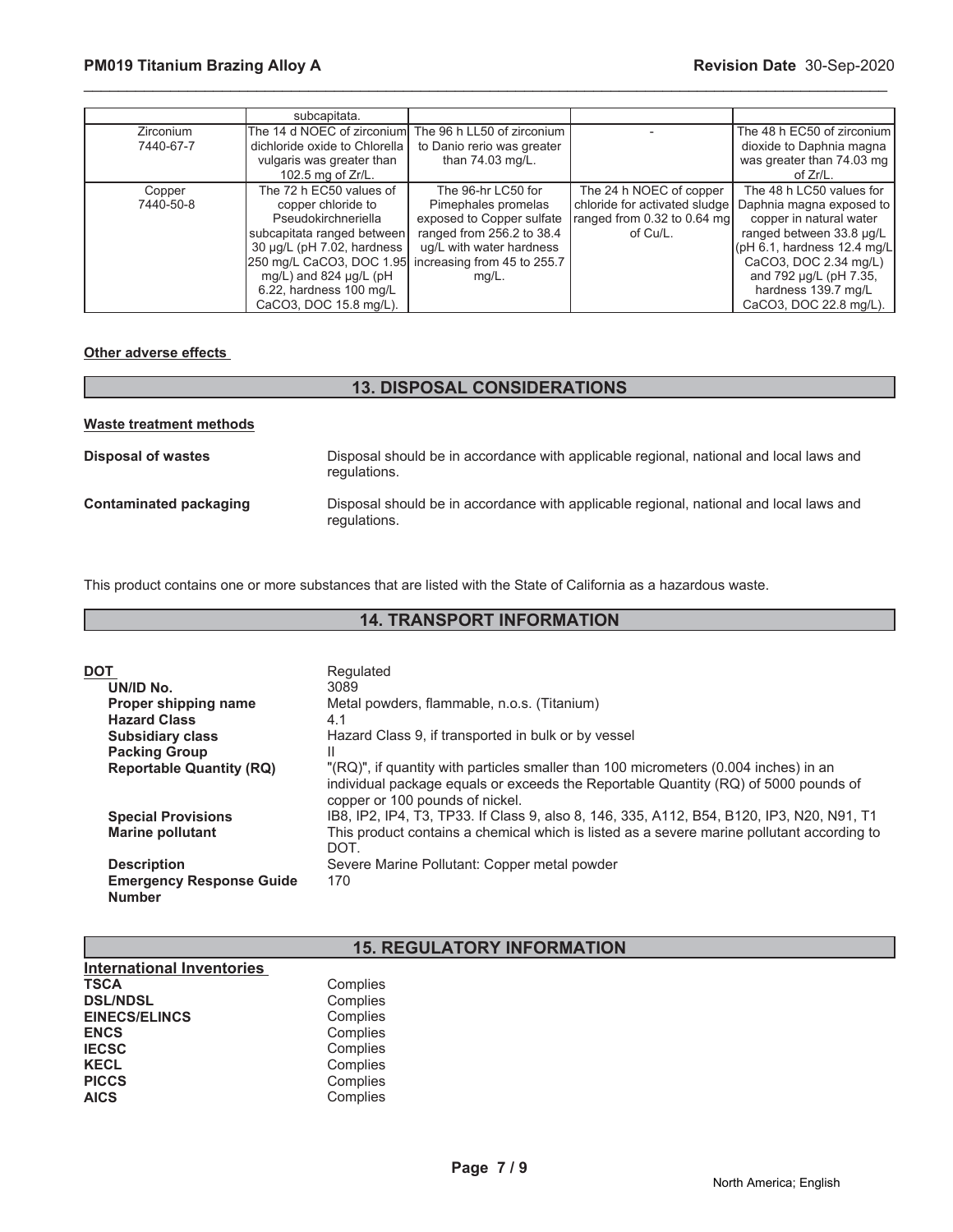#### **Legend:**

 **TSCA** - United States Toxic Substances Control Act Section 8(b) Inventory

 **DSL/NDSL** - Canadian Domestic Substances List/Non-Domestic Substances List

 **EINECS/ELINCS** - European Inventory of Existing Chemical Substances/European List of Notified Chemical Substances

 **ENCS** - Japan Existing and New Chemical Substances

 **IECSC** - China Inventory of Existing Chemical Substances

 **KECL** - Korean Existing and Evaluated Chemical Substances

 **PICCS** - Philippines Inventory of Chemicals and Chemical Substances

 **AICS** - Australian Inventory of Chemical Substances

#### **US Federal Regulations**

#### **SARA 313**

Section 313 of Title III of the Superfund Amendments and Reauthorization Act of 1986 (SARA). This product contains a chemical or chemicals which are subject to the reporting requirements of the Act and Title 40 of the Code of Federal Regulations, Part 372:

\_\_\_\_\_\_\_\_\_\_\_\_\_\_\_\_\_\_\_\_\_\_\_\_\_\_\_\_\_\_\_\_\_\_\_\_\_\_\_\_\_\_\_\_\_\_\_\_\_\_\_\_\_\_\_\_\_\_\_\_\_\_\_\_\_\_\_\_\_\_\_\_\_\_\_\_\_\_\_\_\_\_\_\_\_\_\_\_\_\_\_\_\_

| <b>Chemical Name</b>       | <b>CAS No.</b> | Weight-% | <b>SARA 313 -</b><br><b>Threshold Values %</b> |
|----------------------------|----------------|----------|------------------------------------------------|
| <b>Nickel</b><br>7440-02-0 | 7440-02-0      | $-25$    |                                                |
| 7440-50-8<br>Copper        | 7440-50-8      | - 20     | $\cdot\cdot$                                   |

#### **SARA 311/312 Hazard Categories**

| <b>Acute health hazard</b>        | Yes |
|-----------------------------------|-----|
| <b>Chronic Health Hazard</b>      | Yes |
| Fire hazard                       | Yes |
| Sudden release of pressure hazard | N٥  |
| <b>Reactive Hazard</b>            | N٥  |

#### **CWA (Clean Water Act)**

This product contains the following substances which are regulated pollutants pursuant to the Clean Water Act (40 CFR 122.21 and 40 CFR 122.42)

| <b>Chemical Name</b> | <b>CWA - Reportable</b><br><b>Quantities</b> | <b>CWA - Toxic Pollutants</b> | <b>CWA - Priority Pollutants</b> | <b>CWA - Hazardous</b><br><b>Substances</b> |
|----------------------|----------------------------------------------|-------------------------------|----------------------------------|---------------------------------------------|
| Nickel<br>7440-02-0  |                                              |                               |                                  |                                             |
| Copper<br>7440-50-8  |                                              |                               |                                  |                                             |

#### **CERCLA**

This material, as supplied, contains one or more substances regulated as a hazardous substance under the Comprehensive Environmental Response Compensation and Liability Act (CERCLA) (40 CFR 302)

| <b>Chemical Name</b> | <b>Hazardous Substances RQs</b> |
|----------------------|---------------------------------|
| Nickel<br>7440-02-0  | 100 <sub>lb</sub>               |
| Copper<br>7440-50-8  | 5000 lb                         |

#### **US State Regulations**

#### **California Proposition 65**

This product contains the Proposition 65 chemicals listed below. Proposition 65 warning label available at ATImetals.com.

| $\sim$<br>- IV<br>، ا ب           | .<br>аног<br>ша<br>o.<br> |
|-----------------------------------|---------------------------|
| .<br>$\sim$<br><b>NIC</b><br>JZ-L | CILIO<br>-------          |

### **U.S. State Right-to-Know Regulations**

| <b>Chemical Name</b> | <b>New Jersey</b> | <b>Massachusetts</b> | Pennsylvania |
|----------------------|-------------------|----------------------|--------------|
| Titanium             |                   |                      |              |
| 7440-32-6            |                   |                      |              |
| Nickel               |                   |                      |              |
| 7440-02-0            |                   |                      |              |
| <b>Zirconium</b>     |                   |                      |              |